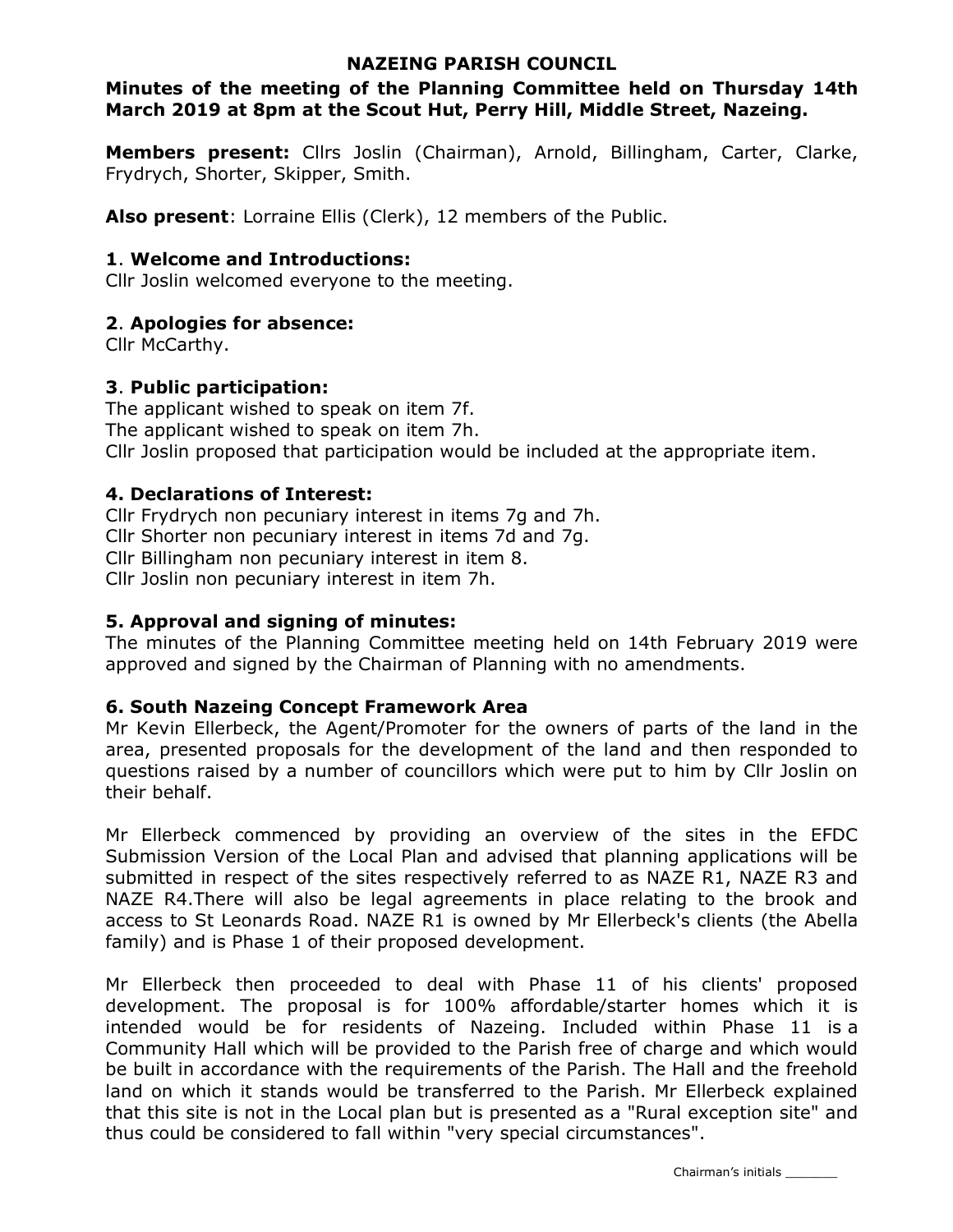Cllr Joslin advised that since no planning application was before the Council no vote would be taken.

### **7. Planning Applications:** The following applications were considered:

(a) Application No: EPF/0353/19 Officer: Caroline Brown Applicant Name: Mr N Dookhit Location: Little End, Hoe Lane, Nazeing, Waltham Abbey, EN9 2RJ

Proposal: Demolish garage and workshop, replace garage, workshop with Gym, with hip roof to the boundary side with a raised ridge height.

#### Resolved – no objection.

(b) Application No: EPF/3399/18 Officer: Sukhdeep Jhooti Applicant Name: Mr Stephen Downes Location: 38 Highland Road, Nazeing, Waltham Abbey, EN9 2PT

Proposal: Conversion and extension of existing dwelling to 2no. semi-detached houses.

#### Resolved – no objection.

(c) Application No: EPF/0436/19 Officer: Sukhvinder Dhadwar Applicant Name: Mr Graham Location: Lodge Farm, Nazeing Common, Nazeing, Waltham Abbey, EN9 2DE

Proposal: Application for variation of conditions on EPF/1205/17 condition 2 `plan numbers', 20 and 22 hours of use and 21 allow to operate corporate events. Removal of condition 23 `wheel washing' (change of use of agricultural buildings to wedding venue facilities).

Cllr Joslin explained the details of the change in the conditions. It was also noted that no complaints on this venue had been received from residents.

#### Resolved – no objection.

(d) Application No: EPF/0405/19 LBA Officer: Caroline Brown Applicant Name: Mr Giuseppe La Rosa Location: Ravens, Back Lane, Nazeing, Waltham Abbey, EN9 2RS

Proposal: Grade II Listed Building Consent for replacement of existing bay window to 1980's extension & provision of extended first floor within.

It was noted that Cllr Shorter left the meeting for the duration of the discussion on this planning application.

#### Resolved – no objection in principle, however, the Council defers to the District Council.

(e) Application No: EPF/0019/19 Officer: Caroline Brown Applicant Name: Mr & Mrs Marc Eastlake Location: Old School House, Nazeing Common, Nazeing, Waltham Abbey, EN9 2SD

Proposal: Addition of a 2 storey extension with general refurbishment works.

Resolved – no objection provided that if permission is granted it be subject to the following condition: i) The 2 storey extension is constructed with materials in keeping with the current dwelling.

(f) Application No: EPF/0196/19 Officer: Corey Isolda Applicant Name: Mr Kevin Ellerbeck Location: Aver House, Nursery Road, Nazeing, Waltham Abbey, EN9 2JE

Proposal: Demolition of a commercial building and replacement with a single dwelling.

The applicant gave some history about the previous Broxlea Nursery application, the layout amendments and this new application. This was followed by some discussion about the application and the previous application for Aver House, which was for a one bed dwelling.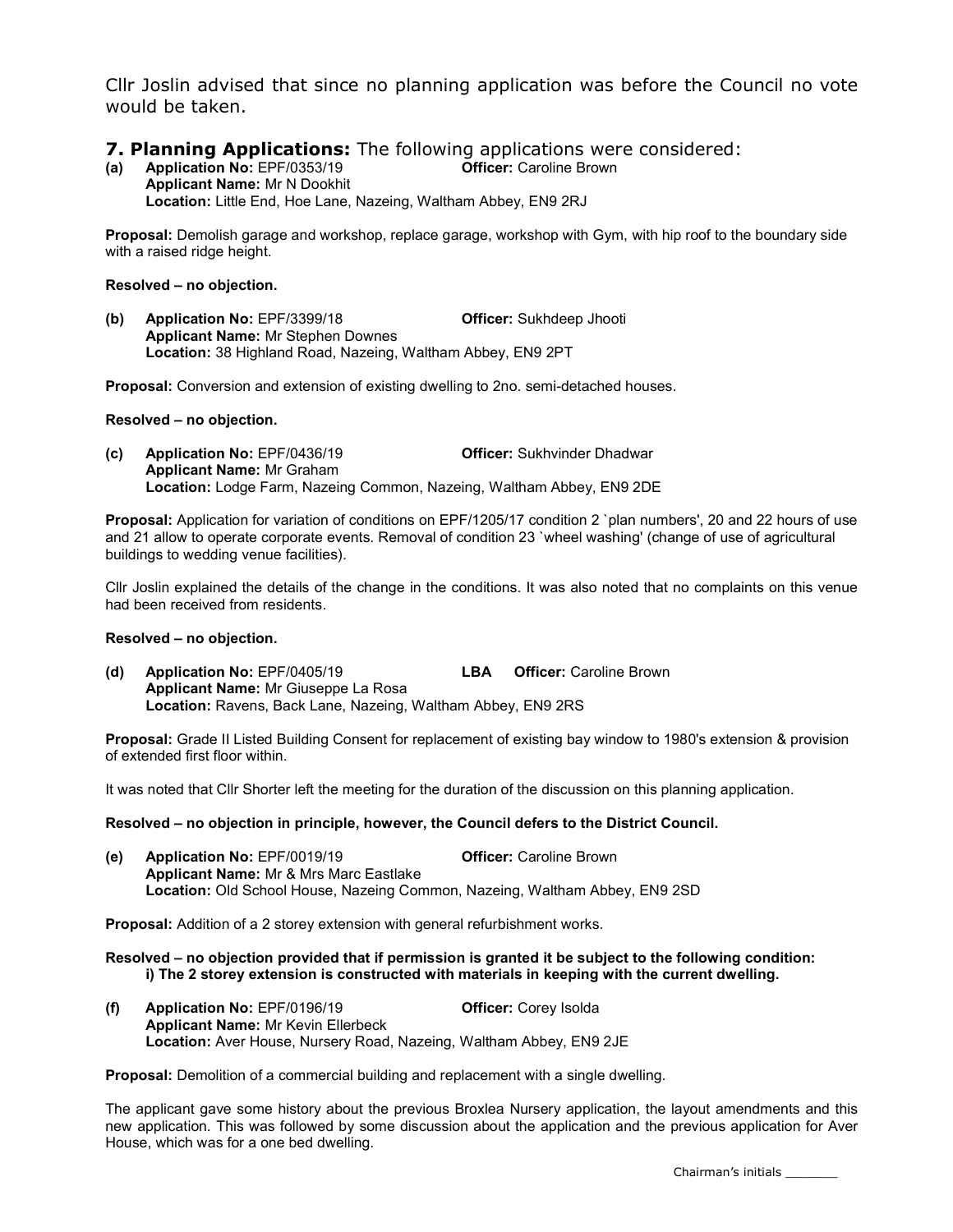Cllr Frydrych proposed no objection, Cllr Shorter seconded the proposal. Seven Cllrs voted in favour of the proposal of no objection and it was noted that two Cllrs voted against the proposal.

#### Resolved – no objection.

(g) Application No: EPF/0287/19 Officer: Corey Isolda Applicant Name: Mr Mark Shaw Location: Roylin Lodge, Sedge Green, Nazeing, Waltham Abbey, EN9 2PA

Proposal: Proposed development of x2 no. detached houses within the garden of the existing property (Revised application to EPF/1459/18).

It was noted that Cllrs Shorter & Frydrych left the meeting for the duration of the discussion on this planning application.

#### Resolved – no objection.

(h) Application No: EPF/0510/19 Officer: Sukhvinder Dhadwar Applicant Name: R & V Bray Location: Land at Bentons Farm, Middle Street, Bumbles Green, Nazeing, EN9 2LN

Proposal: Proposed extension to four residential dwellings on an adjoining site. Infill comprising of x2 no. four bedroom residential dwellings.

It was noted that Cllrs Joslin & Frydrych left the meeting for the duration of the discussion on this planning application.

The applicant advised that for this planning application, EFDC had consulted on 26 neighbours of whom only 3 are direct neighbours, whereas for application EPF/0019/19 which was considered earlier, EFDC had consulted on 5 neighbours. The applicant advised that he believes this application is infill and responses so far from consultees are favourable. The applicant also explained that UK Power Networks will be installing a new power sub-station and cables would be moved to underground, which should reduce the number of power cuts experienced in Bumbles Green.

#### Resolved – no objection.

(i) Application No: EPF/0526/19 Officer: Corey Isolda Applicant Name: Mr Dave Prime Location: 43 Pecks Hill, Nazeing, Waltham Abbey, EN9 2NX

Proposal: Proposed single storey rear extension.

#### Resolved – no objection.

(j) Application No: EPF/3188/18 Officer: Alastair Prince Applicant Name: Mitchells & Butlers Ltd Location: Crown Hotel, Old Nazeing Road, Nazeing, Waltham Abbey, EN10 6QT

Proposal: Erection of external bar and replacement fencing.

#### Resolved – no objection.

(k) Application No: EPF/3314/18 Officer: Alastair Prince Applicant Name: Ms K Roberts Location: 44 Western Road, Nazeing, Waltham Abbey, EN9 2QJ

Proposal: Demolition of existing conservatory and a proposed single storey extension.

#### Resolved – no objection.

(l) Application No: EPF/0529/19 TRE Officer: Robin Hellier Applicant Name: Highbury Properties Ltd Location: 38 Highland Road, Nazeing, Waltham Abbey, EN9 2PT

Proposal: TPO/EPF/22/83 (Ref: T4), T1: Lime - Crown reduce by up to 3m & Crown thin by 20%.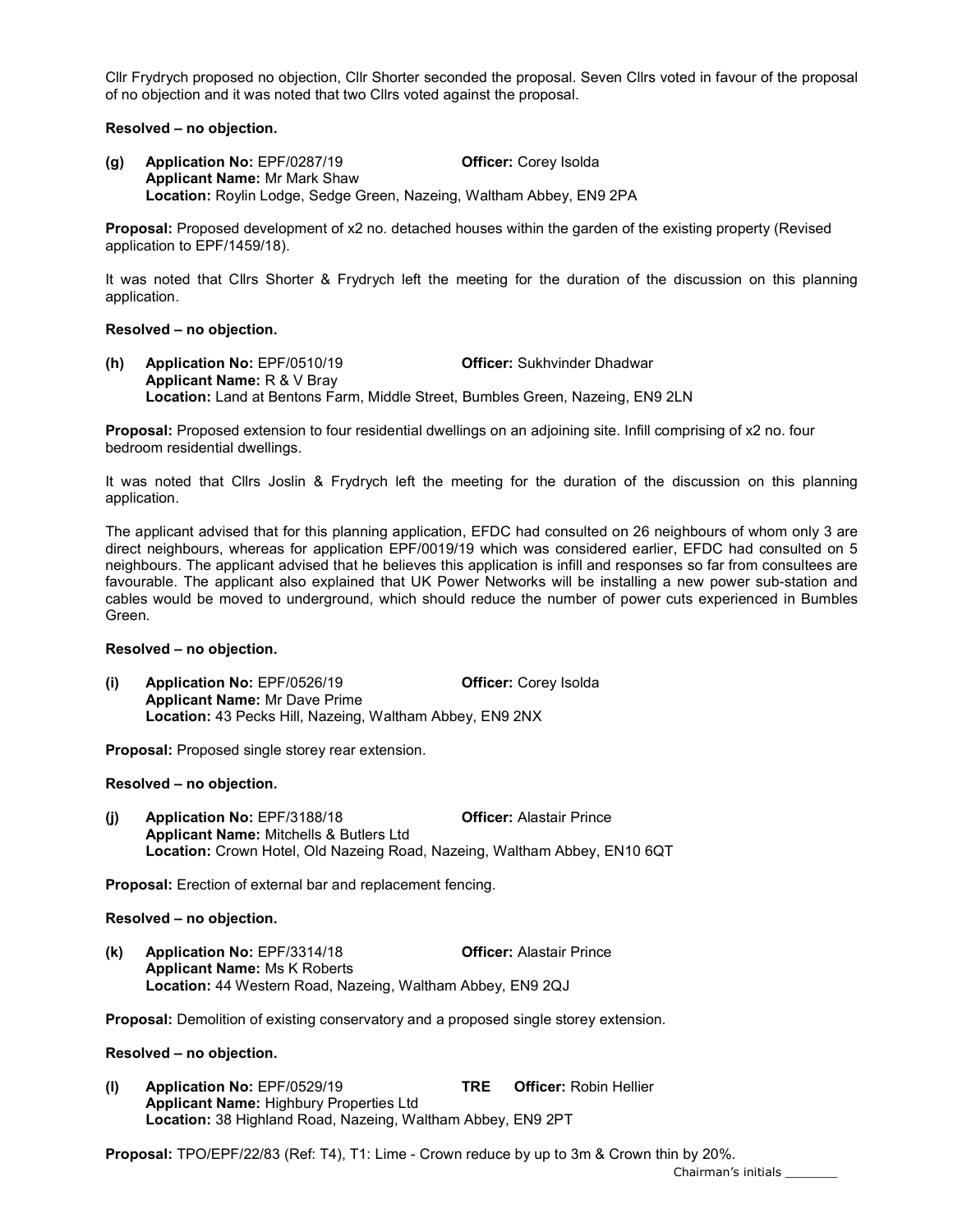Resolved – the Parish Council requests that the application is referred to the District Council's Tree Officer to ensure no damage to the tree.

These are provided for information only, EFDC do not normally accept comments on these applications.

(m) Application No: EPF/0354/19 CLD Officer: Caroline Brown Applicant Name: Mr N Dookhit Location: Little End, Hoe Lane, Nazeing, Waltham Abbey, EN9 2RJ

Proposal: Application for a Lawful Development Certificate for a proposed outbuilding.

#### Resolved – no comment.

(n) Application No: EPF/0407/19 CLD Officer: Sukhvinder Dhadwar Applicant Name: Mr Giuseppe La Rosa Location: Ravens, Back Lane, Nazeing, Waltham Abbey, EN9 2RS

Proposal: Application for a Lawful Development Certificate for a proposed siting of a caravan.

#### Resolved – no comment.

(o) Application No: EPF/0446/19 DRC Officer: Steve Andrews Applicant Name: Mr Tony Faranda Location: Leabank Nursery, Sedge Green, Roydon, Harlow, CM19 5JS

Proposal: Application for Approval of Details Reserved by Conditions 4 :"foul and surface water disposal" & 5:-"A flood risk assessment/ management & maintenance plan" for EPF/0512/16. (Demolition of existing building & extension of existing packing shed over existing cold store).

#### Resolved – no comment.

(p) Application No: EPF/0478/19 DRC Officer: Sukhvinder Dhadwar Applicant Name: Mr Graham Location: Lodge Farm, Nazeing Common, Nazeing, Waltham Abbey, EN9 2DE

Proposal: Application for Approval of Details Reserved by Conditions part 12 `Phase 1 Land Contamination investigation', (Change of use of agricultural buildings to wedding venue facilities).

#### Resolved – no comment.

(q) Application No: EPF/0435/19 DRC Officer: Sukhvinder Dhadwar Applicant Name: Mr Graham Location: Lodge Farm, Nazeing Common, Nazeing, Waltham Abbey, EN9 2DE

Proposal: Application for Approval of Details Reserved by Conditions 3,4, 5, part 7, 8, 10, part 12, 19 & 26 for EPF/1205/17..Condition 3:-"foul and surface water disposal", 4:-"samples of the types and colours of the external finishes", 5:-"hard and soft landscape works (including tree planting)", 7:-"details of proposed new windows doors and new external extraction and ventilation equipment by section and elevation", 8:-" details of the treatment of all boundaries including drawings of any bin stores, gates, fences, walls, 10:- "biodiversity enhancement scheme, 19:- "storage of refuse, 26-"building modified to provide sound insulation against internally generated noise ". (Change of use of agricultural buildings to wedding venue facilities).

#### Resolved – no comment.

## **8. Amended Planning Application:** The following amended application was

considered: Application No: EPF/3376/18 **Officer:** Marie-Claire Tovey Applicant Name: Mr William H Wood Location: St Leonards Farm, St Leonards Road, Nazeing, Waltham Abbey, Essex, EN9 2HG

It was noted that Cllr Billingham left the meeting for the duration of the discussion on this planning application.

Proposal: Continued use, occupation and conversion of existing garage building for use as a single dwelling house with private garden area and parking. \*\*\*REVISED PLANS AND DESCRIPTION\*\*\*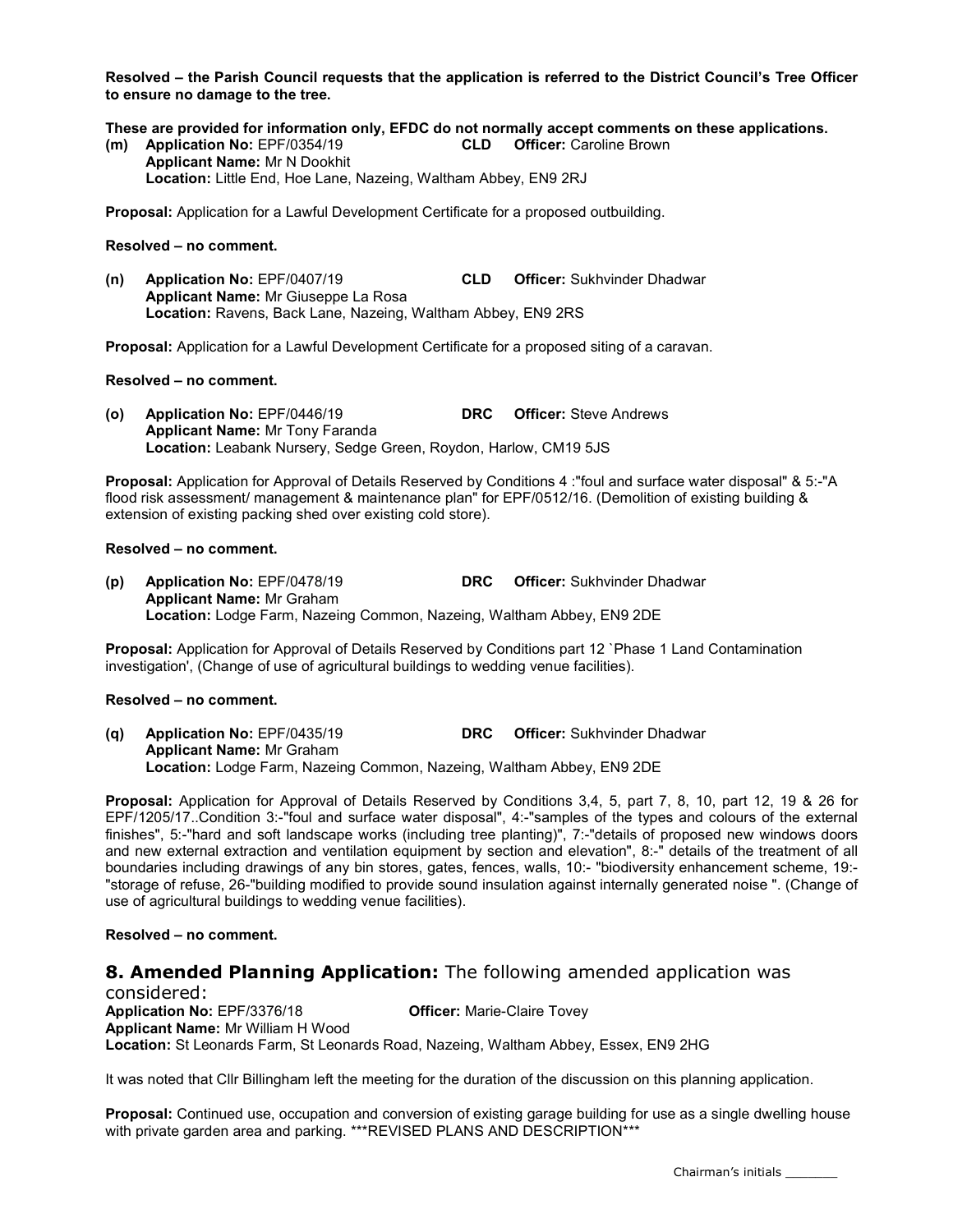Resolved – In the original planning application for the site, the "existing garage building" was a welfare / toilet block. Concern was raised that if this building was converted, this welfare facility would no longer be available for workers. In addition, as the Council has seen no evidence of residential occupation, it cannot comment.

### 9. Representation at District Meeting:

It was resolved that the Council will speak at the Area Planning Sub-Committee West meeting on planning application EPF/2473/18, location: No.3 Nursery, Hoe Lane, Nazeing, EN9 2RJ. Cllr Clarke will represent the Council, subject to the date of the Area Planning Sub-Committee West meeting. Action Cllr Clarke.

### 10. Enforcement Notices/Appeals:

It was noted that no Enforcement Notices have been received since the last meeting. The following planning appeals were considered.

(a) Application No: EPF/2505/18 Officer: Caroline Brown Applicant Name: Mr Kevin Ellerbeck Location: Nazeing Service Station, Nazeing Road, Nazeing, Waltham Abbey, EN9 2HU Proposal: Application for Removal of condition 4 `Removal of permitted development rights and 5 `No conversion of roof space to living space' of EPF/2698/16 (Demolition of the existing service

station and construction of 6 x 2 Bedroom Houses with amenity space, off-street parking and landscaping. Alternative design to approved scheme EPF/0303/13 with higher roof heights).

**Reason for Appeal:** Against a Refusal **Appeal Type:** Written representation and site visit

The applicant explained the reasons for the application and why the applicant has appealed against EFDC's decision.

Resolved – Whilst the application was submitted by the developers, the Council is the owner of the land and accordingly has a pecuniary interest, and therefore makes no comment.

(b) Application No: EPF/1831/18 Officer: James Rogers Applicant Name: P & L Properties Location: Leaside Nursery now Leaside, Sedge Green, Nazeing, WALTHAM ABBEY, EN9 2PA Details of Appeal: Variation of condition 3 on planning permission EPF/2319/14 (Demolition of existing nursery/commercial buildings and erection of 17 no. B1/B2/B8 commercial units with ancillary parking) to enable access by vehicles up to 18 tonnes in weight. **Reason for Appeal:** Against a Refusal **Appeal Type:** Written representation

Resolved - This Council objected to the application and accordingly the Council does not support the Appeal. There is no creditable evidence that they have tried to rent the commercial units. There was concern that large HGVs would have difficulties accessing the site and this would cause serious traffic congestion. Further, a recent traffic survey conducted for both Nazeing and Roydon Councils, highlighted that there are almost a 1000 HGVs using this road in a week. Cllr Clarke to provide additional information to submit with the response to the Planning Inspectorate.

### 11. Former Total Site Redevelopment. CS

a) Cllr Shorter circulated an update on the redevelopment on 14/03/19. All windows & doors now installed and 100% complete and the units are secure. All scaffolding has been removed from site. Electrical & mechanical work and plastering is continuing inside the units. Four of the units outside garden area is almost complete.

b) No date agreed for the topping out party but it is expected to be in April.

c) Cllr Shorter had advised of another burglary at the site last month. Currently Cllr Shorter is the only local contact to attend site, if the alarm is triggered. Other Cllrs appeared agreeable to being a contact. Cllrs to advise Cllr Shorter directly if they are agreeable in becoming a contact, should the alarm trigger at the site. **Action All** Cllrs / Cllr Shorter.